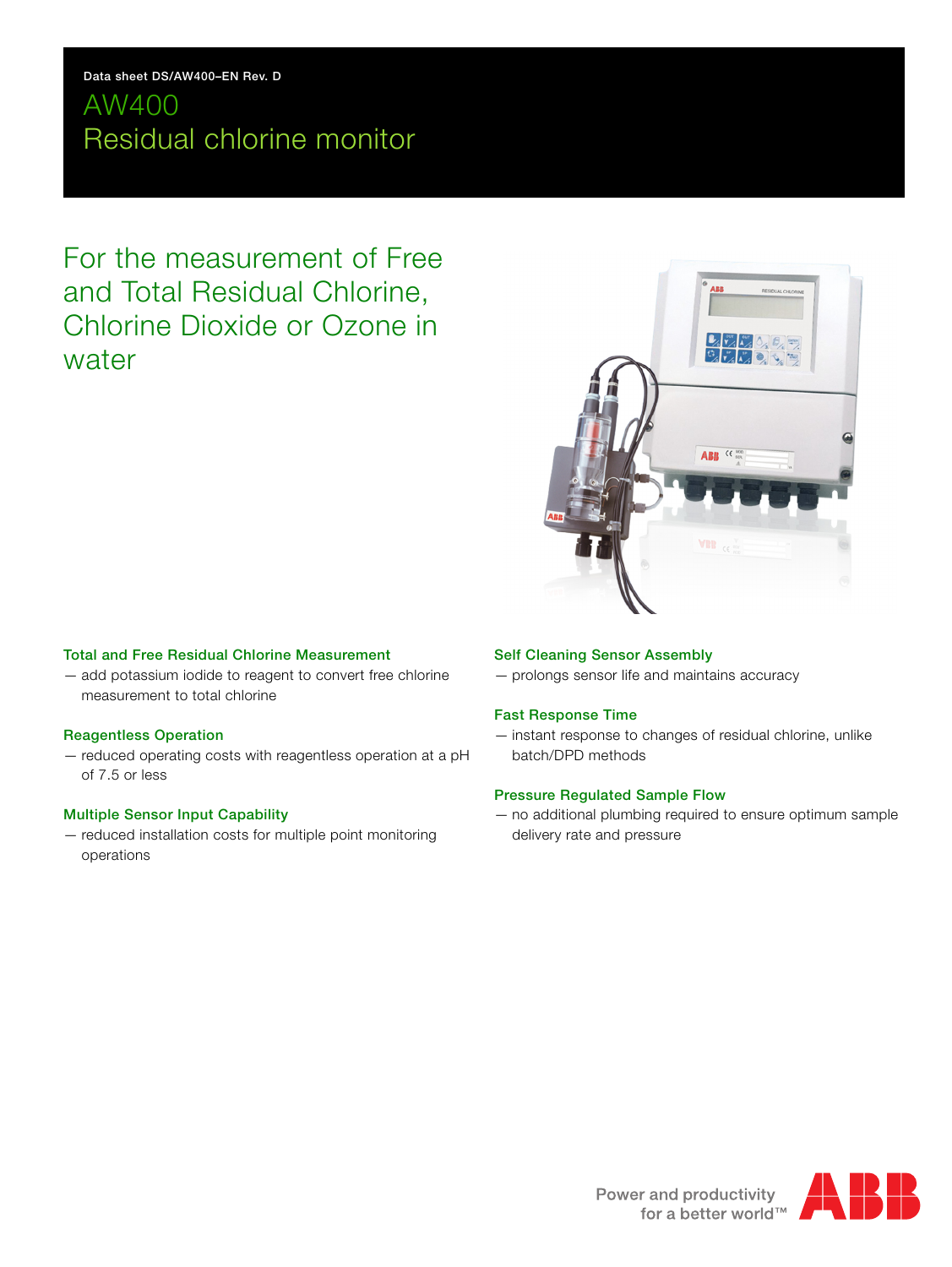# **Introduction**

Residual chlorine is one of the most important measurements for the effective monitoring of cooling, potable and industrial water treatment processes. ABB's new AW400 Residual Chlorine Monitoring System incorporates the features our customers need to monitor and control residual chlorine levels accurately and affordably. The design enables users to either connect up to three residual chlorine monitoring sensors to the system or to combine pH, ORP and residual chlorine sensors; thus reducing the cost of each measurement considerably.

Low cost of purchase is only part of the answer to providing value to our customers; low cost of ownership is also required. For the majority of waters with pH lower than 7.5, ABB's residual chlorine monitors can measure free chlorine, chlorine dioxide and ozone without the need for expensive reagents and the manpower needed to maintain those reagents. For residual total chlorine, reagents of Acetic Acid and Potassium Iodide are added with a simple-to-maintain peristaltic pump. This keeps costs low and provides up to 60 days un-supervised operation. The AW400 employs a unique 'Vortex Cleaning' system to clean the electrodes. Unlike many sensors on the market that require problematic electric motors to mix the reagents and sample, as well as keep the electrodes clean, the AW400's Vortex Cleaning System induces a spiral flow of fine corundum sand through the cell to scour the electrodes, thus eliminating the need for electric motors. The AW400 is an easy-to-use device; process connections are simple and the user menus are easy to follow for fast setup.

The AW400 is compatible with ABB's 17XX pH and ORP sensors and can be equipped with PID control for feed-forward dosing applications.

When it comes to meeting our customer's demands for accurate, affordable residual chlorine measurement, ABB's AW400 exceeds expectations.



#### **Measurement Principle**

The sensor is an amperometric cell comprising two concentric electrodes; an inner, spiral, gold measuring electrode and an outer copper cylinder – the 'counter-electrode'. Sample water flows into the electrode chamber through nozzles located in the measuring cell. The cell also contains a small amount of a special corundum sand that is circulated by the water and acts as an abrasive on the electrodes, keeping them at peak sensitivity. The AW400 measuring cell is polarized because of the normal potential of these two different metal electrodes in water. When oxidizing substances such as chlorine, chlorine dioxide, ozone or their derivatives are present in the sample between the electrodes, the measuring (gold) electrode is depolarized and the counter electrode (copper electrode) dissolves as Cu++. This electron flow generates a signal (current), that is proportional to the oxidizing agent concentration in the sample. The signal is compensated for temperature variations via software in the AW400 transmitter through a PT100 thermistor.

#### **Applications**

Here are just a few of the common residual chlorine level monitoring applications for which the AW400 is ideally suited:

- **u** drinking water
- cooling water for power stations and industrial facilities
- **T** fruit and vegetable disinfection baths
- **tertiary treated waste water**
- **E** swimming pools and spas

The choice is yours, you choose the disinfectant… we'll measure it! Regardless of the disinfectant used at your site, Chlorine, Chlorine Dioxide, Bromine or Ozone, the ABB AW400 is ready for use; simply select the disinfectant from the user-menu on the monitor.

#### **Non-recommended applications**

Meat and poultry 'red water' disinfection baths, saltwater waste waters with high oil/fat contents and processes with fibrous sediment that could plug the water flow through the system are all applications where the use of the AW400 is not recommended.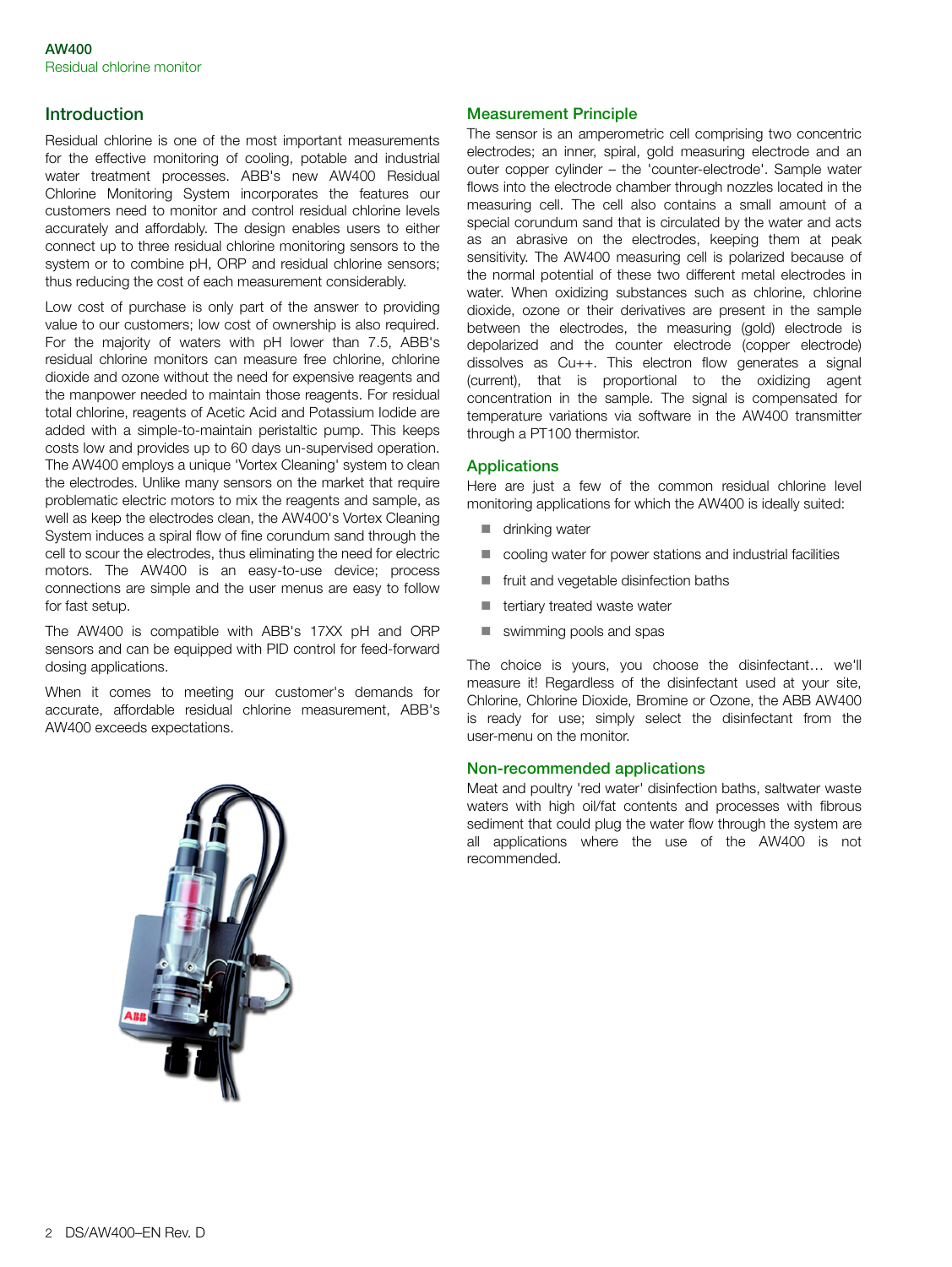# **Specification**

# **Measurement Range**

Chlorine, Chlorine Dioxide, Ozone 0 to 20 ppm (mg/l)

#### **Measurement Mode**

Measurement technology Amperometric cell Measurement interval Continuous

#### **Measurement Performance**

| Accuracy                | Unbuffered: $2\%$ or $\pm 0.01$ 10ppb,<br>whichever is the greater at $pH < 7.5$                                     |
|-------------------------|----------------------------------------------------------------------------------------------------------------------|
|                         | Buffered: $2\%$ or $\pm 10$ ppb, whichever is<br>the greater at $\lt$ pH 10                                          |
| Sensitivity             | $0.001$ ppm                                                                                                          |
| Minimum Detection Limit | $0.005$ ppm                                                                                                          |
| Drift                   | Zero drift: $\pm 1\%$ over 30 days Max.                                                                              |
|                         | Span drift: -5% over 30 days Max.                                                                                    |
| Response Time           | 90% in less than 90 seconds                                                                                          |
| Interferences           | Samples containing high<br>concentrations of metal ions or other<br>strong oxidants may affect analyzer<br>operation |

### **Environmental Data**

| $-10^{\circ}$ C to $+50^{\circ}$ C<br>Temperature<br>80% RH at 31°C, with linear decrease<br><b>Ambient Operating Humidity</b><br>down to 50% RH at 40 $^{\circ}$ C<br>Compensated between 2 and 50°C<br>Sample Temperature<br>(36°F and 122°F).<br>0.2 to 4.0 bar (3 to 60 psi).<br>Sample Inlet Pressure<br>For pressures over 4 bar (60 psi) install<br>a pressure reducing valve.<br>Recommended operating pressure is 2<br>$bar(30 \text{ psi})$<br>Sample Outlet Pressure<br>Pressureless<br>Continuous, 60 - 75 l/hr<br>Sample Flow<br>4 to 7.5 (Buffer feed assembly available<br>Sample pH Value<br>for pH greater than 7.5). No correction<br>is needed when measuring chlorine<br>dioxide and ozone. | <b>Ambient Operating</b> |  |
|-----------------------------------------------------------------------------------------------------------------------------------------------------------------------------------------------------------------------------------------------------------------------------------------------------------------------------------------------------------------------------------------------------------------------------------------------------------------------------------------------------------------------------------------------------------------------------------------------------------------------------------------------------------------------------------------------------------------|--------------------------|--|
|                                                                                                                                                                                                                                                                                                                                                                                                                                                                                                                                                                                                                                                                                                                 |                          |  |
|                                                                                                                                                                                                                                                                                                                                                                                                                                                                                                                                                                                                                                                                                                                 |                          |  |
|                                                                                                                                                                                                                                                                                                                                                                                                                                                                                                                                                                                                                                                                                                                 |                          |  |
|                                                                                                                                                                                                                                                                                                                                                                                                                                                                                                                                                                                                                                                                                                                 |                          |  |
|                                                                                                                                                                                                                                                                                                                                                                                                                                                                                                                                                                                                                                                                                                                 |                          |  |
|                                                                                                                                                                                                                                                                                                                                                                                                                                                                                                                                                                                                                                                                                                                 |                          |  |
|                                                                                                                                                                                                                                                                                                                                                                                                                                                                                                                                                                                                                                                                                                                 |                          |  |

### **Maintenance**

| Maintenance Interval | Recommended annual replacement of<br>O-rings and electrodes             |
|----------------------|-------------------------------------------------------------------------|
| Calibration          | single or two-point manual calibration<br>Comparison of lab method with |
|                      | process sample or de-chlorinated                                        |

# **Cell Construction Material**

| Electrodes                          | Gold / Copper |
|-------------------------------------|---------------|
| Electrode chamber                   | plexiglas     |
| Differential pressure regulator PVC |               |

# **Mechanical Data**

| Ingress Protection |                                                |
|--------------------|------------------------------------------------|
| Transmitter        | IP65                                           |
| Measurement Cell   | IP64                                           |
| Sample connections |                                                |
| Inlet/Outlet:      | 3/8" OD polyethylene or<br>flexible PVC tubing |

#### **Electrical**

| Mains voltage       | 115 Vac. ± 10%, 50/60 Hz<br>230 Vac, $\pm$ 10%, 50/60 Hz |
|---------------------|----------------------------------------------------------|
| Maximum Consumption | 20 VA                                                    |

#### **Certifications**

 $C =$ 

# **Installation Guidelines**

The AW400 performs best when installed following these simple guidelines:

- 1. Do not allow the cell to be exposed to direct sunlight.
- 2. Use a sampling point that is significant for the process control.
- 3. Allow sufficient access for maintenance operations.
- 4. Install in an area that is completely free of vibration.
- 5. Install in an area that is as far as possible from rotating or electrical commutation devices.
- 6. Ensure air bubbles in the sample are kept to a minimum. Frequent and large air bubbles will make the reading unstable.
- 7. Ensure calibration is performed on the complete system i.e. the monitor and measuring cell(s).
- 8. Use polyethylene or PVC tubing for delivery of the water sample.
- 9. Do not shorten the soft overflow tube and ensure it can drain freely without back pressure.

**Note.** It is advisable that sample drain into a non-metallic pipe due to the corrosive nature of chlorinated, ozonated and bromated waters.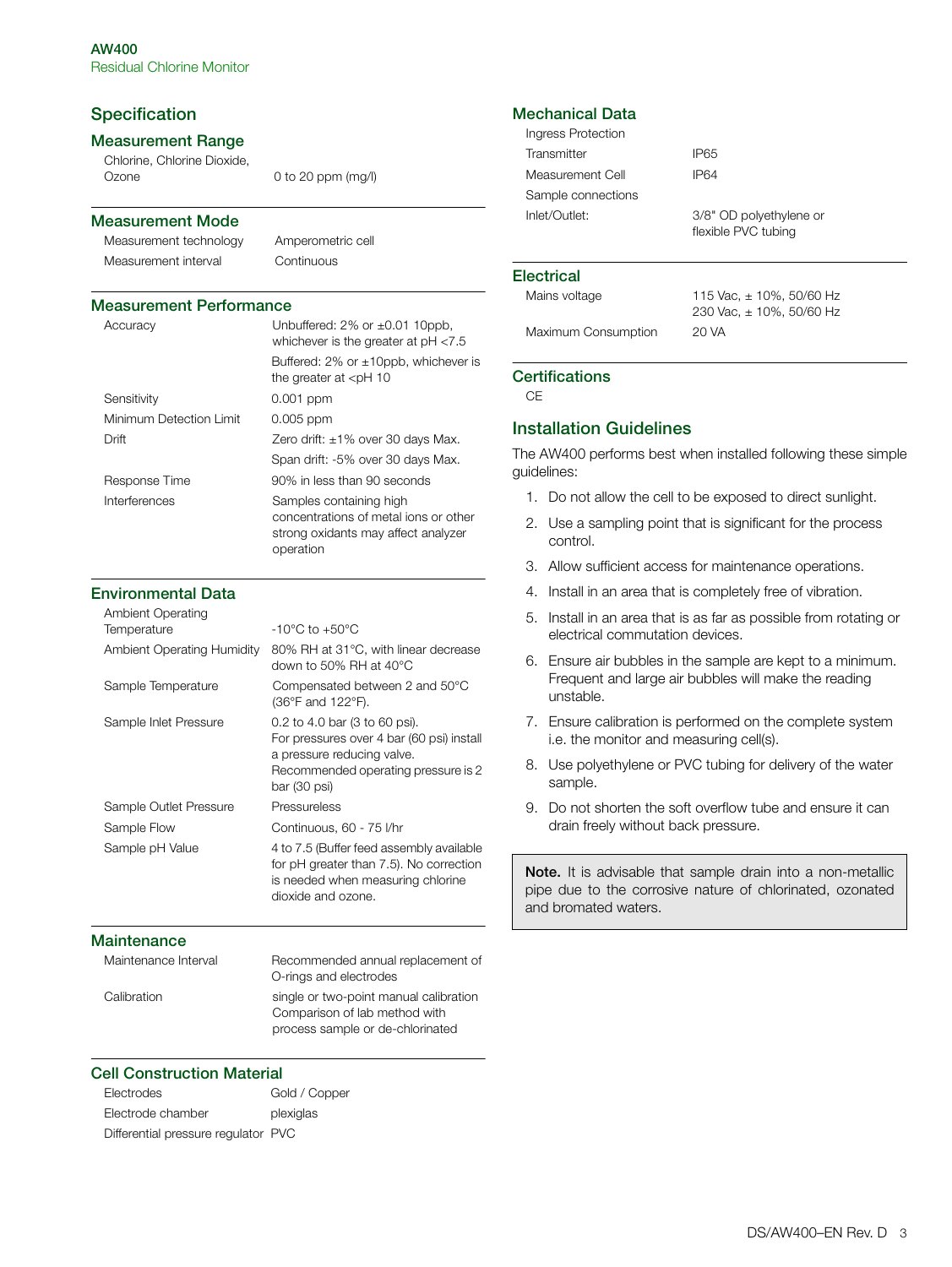# **Dimensions**



*Mounting Dimensions – AW400 Cell*



*Mounting Dimensions – Reagent Feed Pump*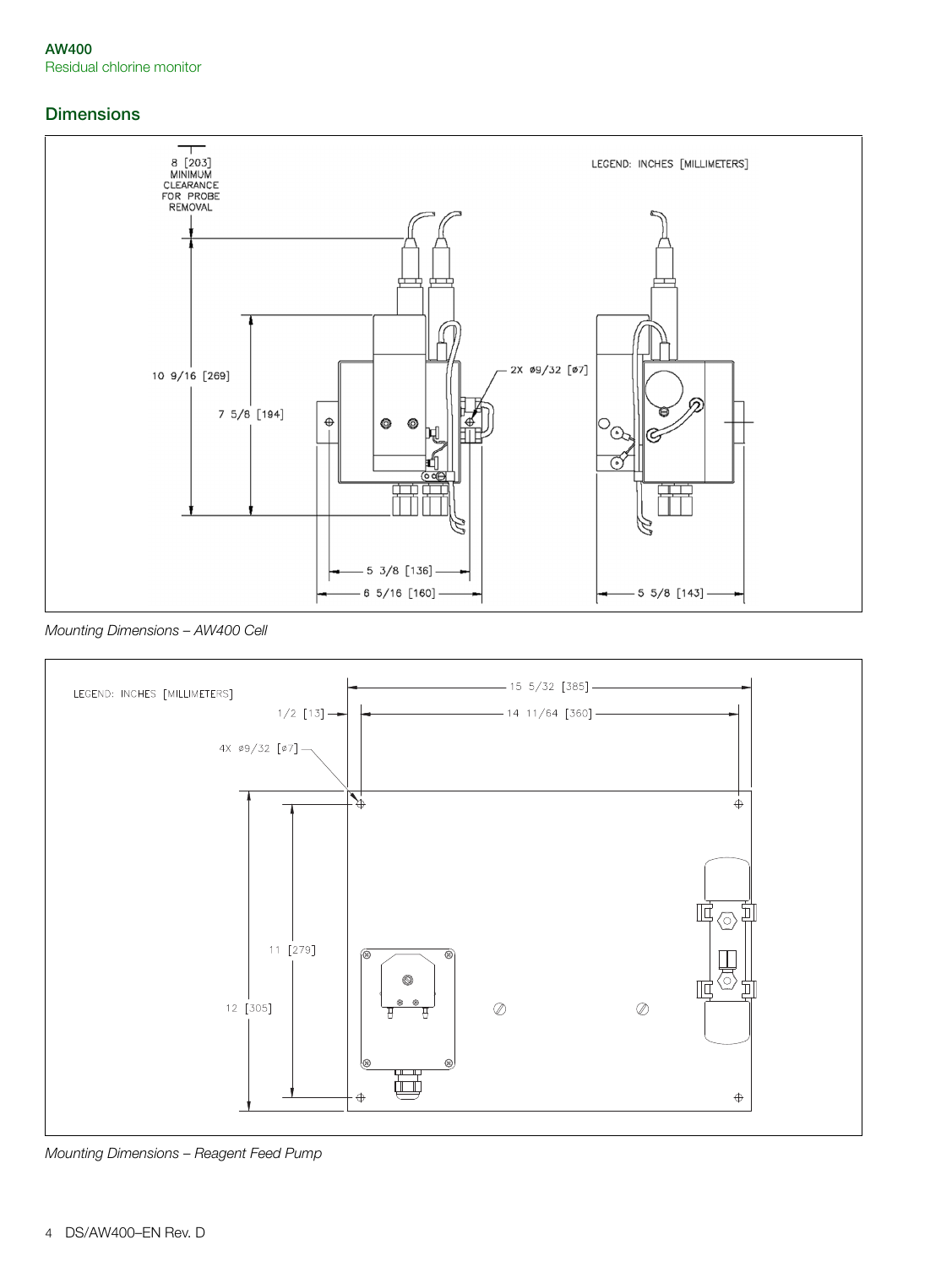

*Mounting Dimensions – Transmitter*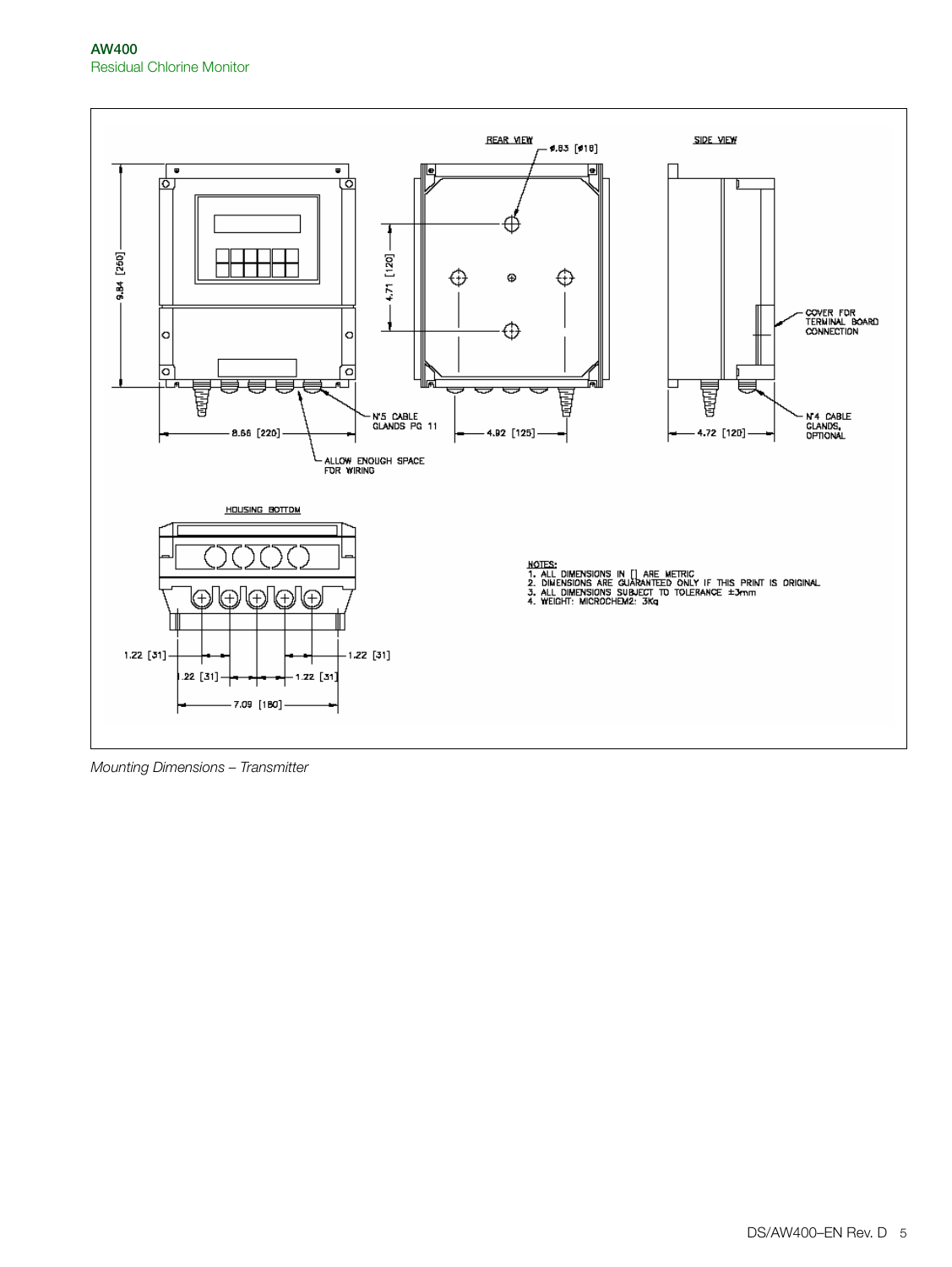# **Ordering Information**

| <b>Residual Chlorine Monitor</b>                               | AW4 | XX/ | X | X | X | X |
|----------------------------------------------------------------|-----|-----|---|---|---|---|
| <b>Transmitter Type</b>                                        |     |     |   |   |   |   |
| Transmitter                                                    |     | 01  |   |   |   |   |
| Transmitter with PID Control (Channel 1 only)                  |     | 02  |   |   |   |   |
| Sensor Type Channel 1                                          |     |     |   |   |   |   |
| <b>Chlorine Cell</b>                                           |     |     |   |   |   |   |
| Sensor Type Channel 2                                          |     |     |   |   |   |   |
| No second input channel                                        |     |     |   | O |   |   |
| <b>Chlorine Cell</b>                                           |     |     |   |   |   |   |
| pH<br><b>ORP</b>                                               |     |     |   | 6 |   |   |
| Additional 4-20mA input/output (re-transmission or flow input) |     |     |   | 8 |   |   |
| Sensor Type Channel 3                                          |     |     |   |   |   |   |
| No third input channel                                         |     |     |   |   | 0 |   |
| <b>Chlorine Cell</b>                                           |     |     |   |   |   |   |
| pH                                                             |     |     |   |   | 6 |   |
| <b>ORP</b>                                                     |     |     |   |   |   |   |
| <b>Transmitter Voltage</b>                                     |     |     |   |   |   |   |
| 115V AC 50/60 Hz                                               |     |     |   |   |   |   |
| 230V AC 50/60 Hz                                               |     |     |   |   |   | 2 |

# **Accessories**

### **Residual Chorine Reagent Feeder Assemblies\***

Reagent Feeder Asembly (Free Chlorine 115V AC) AW401 011

Reagent Feeder Asembly (Free Chlorine 230V AC) AW401 012

Reagent Feeder Asembly (Total Chlorine 115V AC) AW401 013

Reagent Feeder Asembly (Total Chlorine 230V AC) AW401 014

\*Comes complete with tubing and reagent bottles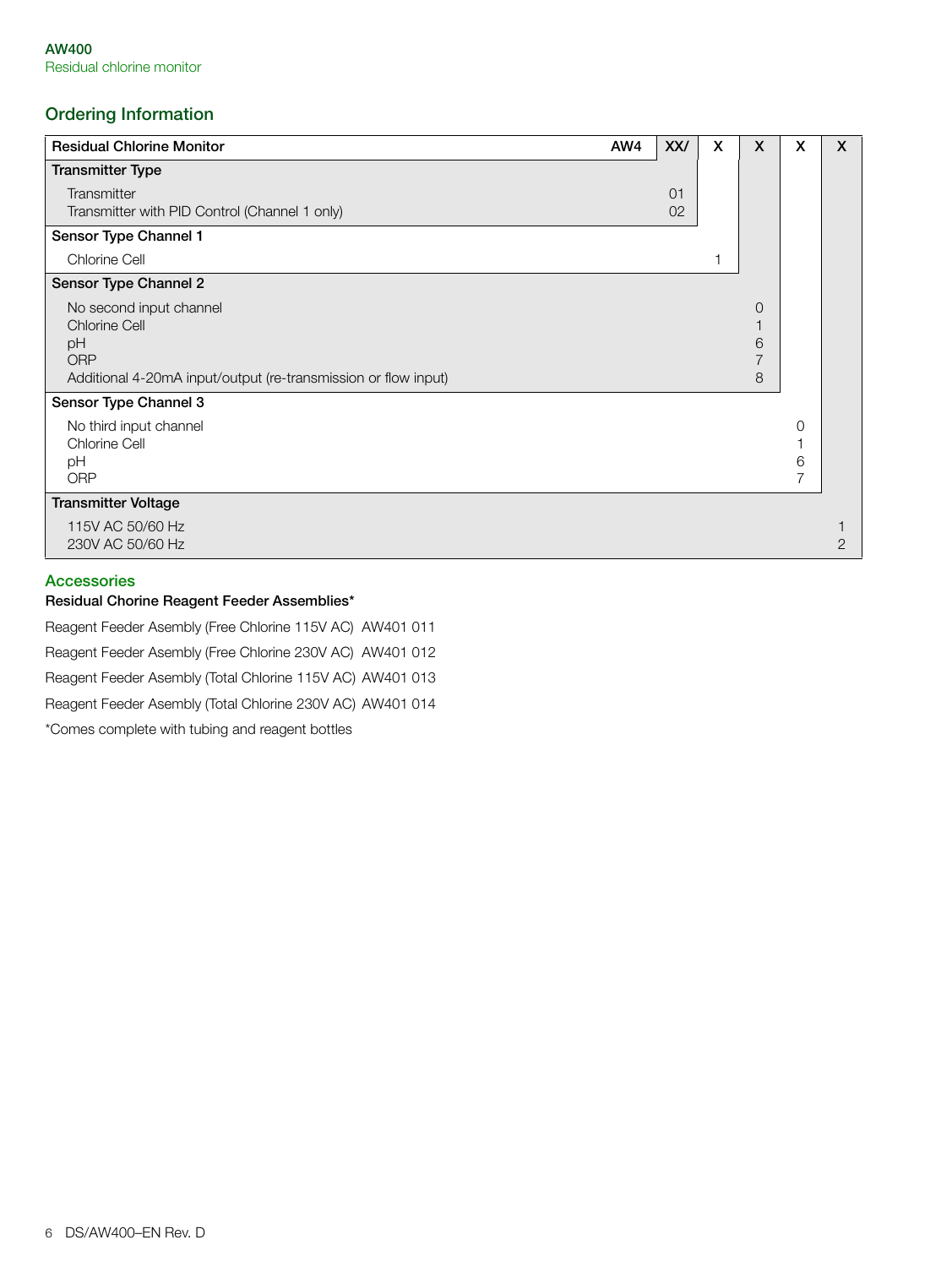# **Benefits Summary**

- Total and Free Residual Chlorine Measurement
	- add potassium iodide to reagent to convert free chlorine measurement to total chlorine

# **Reagentless Operation**

– reduced operating costs with reagentless operation at a pH of 7.5 or less

# ■ Multiple Sensor Input Capability

– reduced installation costs for multiple point monitoring operations

# ■ Self Cleaning Sensor Assembly

– prolongs sensor life and maintains accuracy

# ■ Fast Response Time

– instant response to changes of residual chlorine, unlike batch/DPD methods

# **Pressure Regulated Sample Flow**

– no additional plumbing required to ensure optimum sample delivery rate and pressure

# **PID Control Available**

– no costly separate controllers needed

# **Field Changeable Configuration**

– easily reconfigured in the field from a single input device to a two or three input device

# ■ Minimal Sample Consumption

– less than1 liter (0.22 galls) per minute flow rate required for accurate operation

# **E** Automatic Temperature Compensation

– ensures accuracy and repeatability